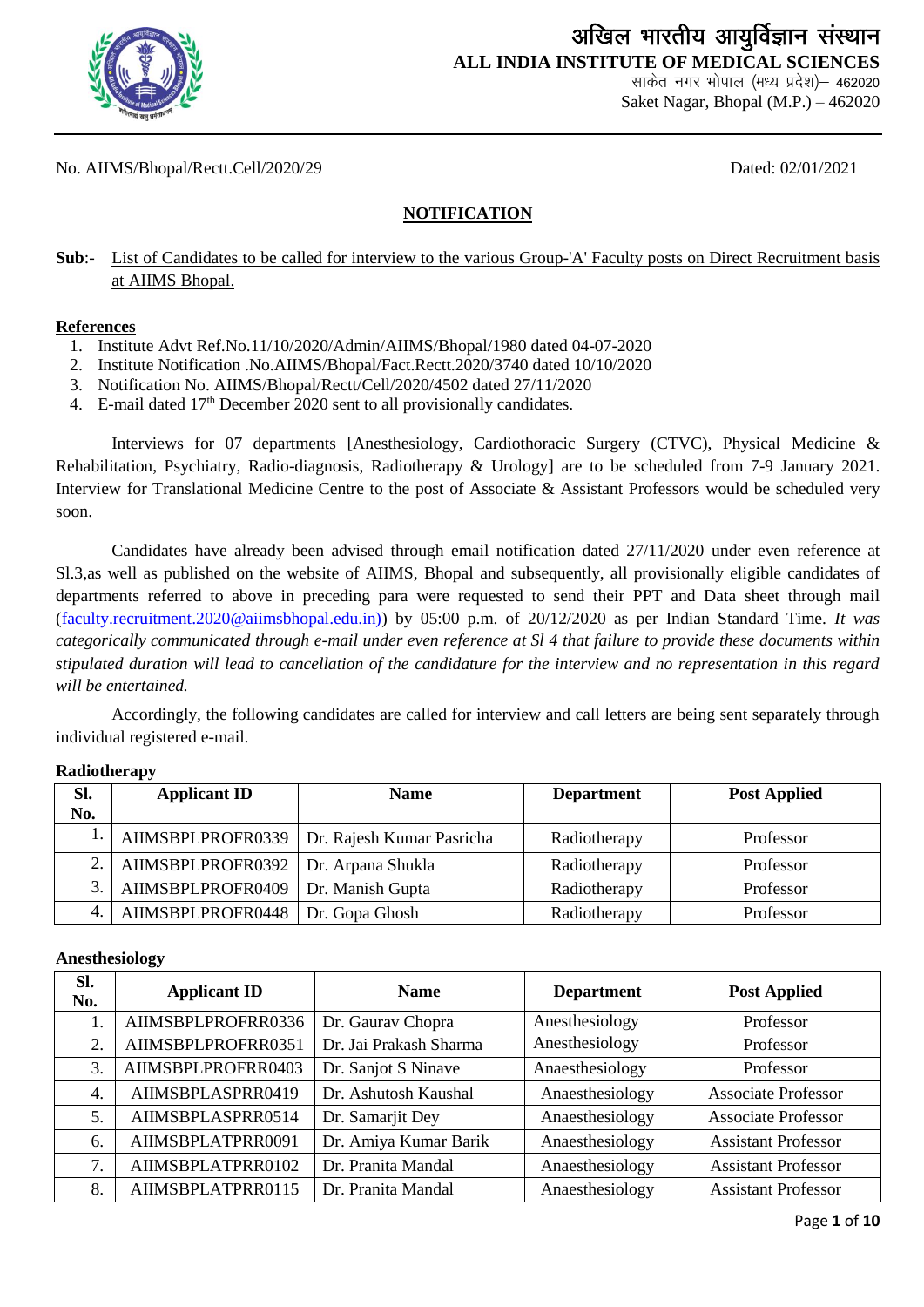| 9.  | AIIMSBPLATPRR0231 | Dr. Abhity Gulia                       | Anaesthesiology | <b>Assistant Professor</b> |
|-----|-------------------|----------------------------------------|-----------------|----------------------------|
| 10. | AIIMSBPLATPRR0307 | Dr. Swapnil Kumar<br><b>Barasker</b>   | Anaesthesiology | <b>Assistant Professor</b> |
| 11. | AIIMSBPLATPRR0330 | Dr. Priyanka Dev                       | Anaesthesiology | <b>Assistant Professor</b> |
| 12. | AIIMSBPLATPRR0347 | Dr. Neel Kamal Mishra                  | Anaesthesiology | <b>Assistant Professor</b> |
| 13. | AIIMSBPLATPRR0405 | Dr. Molli Kiran                        | Anaesthesiology | <b>Assistant Professor</b> |
| 14. | AIIMSBPLATPRR0423 | Dr. Smriti Sinha                       | Anaesthesiology | <b>Assistant Professor</b> |
| 15. | AIIMSBPLATPRR0424 | Dr. Shikha Jain                        | Anaesthesiology | <b>Assistant Professor</b> |
| 16. | AIIMSBPLATPRR0427 | Dr. Sunit Kumar Gupta                  | Anaesthesiology | <b>Assistant Professor</b> |
| 17. | AIIMSBPLATPRR0467 | Dr. Kanika Suhag                       | Anaesthesiology | <b>Assistant Professor</b> |
| 18. | AIIMSBPLATPRR0489 | Dr. Jogesh Ahuja                       | Anaesthesiology | <b>Assistant Professor</b> |
| 19. | AIIMSBPLATPRR0597 | Dr. Vidhya N                           | Anaesthesiology | <b>Assistant Professor</b> |
| 20. | AIIMSBPLATPRR0622 | Dr. Ritika Dhurwe                      | Anaesthesiology | <b>Assistant Professor</b> |
| 21. | AIIMSBPLATPRR0639 | Dr. Swati Jain                         | Anaesthesiology | <b>Assistant Professor</b> |
| 22. | AIIMSBPLATPRR0643 | Dr. Subramanian H A                    | Anaesthesiology | <b>Assistant Professor</b> |
| 23. | AIIMSBPLATPRR0644 | Dr. Tuhin Mistry                       | Anaesthesiology | <b>Assistant Professor</b> |
| 24. | AIIMSBPLATPRR0651 | Dr. Rishabh Jaju                       | Anaesthesiology | <b>Assistant Professor</b> |
| 25. | AIIMSBPLATPRR0668 | Dr. Pooja Bihani                       | Anaesthesiology | <b>Assistant Professor</b> |
| 26. | AIIMSBPLATPRR0677 | Dr. Shashank Umesh<br>Paliwal          | Anaesthesiology | <b>Assistant Professor</b> |
| 27. | AIIMSBPLATPRR0680 | Dr. Vinay Pathak                       | Anaesthesiology | <b>Assistant Professor</b> |
| 28. | AIIMSBPLATPRR0687 | Dr. Prerana Jain                       | Anaesthesiology | <b>Assistant Professor</b> |
| 29. | AIIMSBPLATPRR0726 | Dr. Nikhil Swarnkar                    | Anaesthesiology | <b>Assistant Professor</b> |
| 30. | AIIMSBPLATPRR0729 | Dr. Satyendra Patidar                  | Anaesthesiology | <b>Assistant Professor</b> |
| 31  | AIIMSBPLATPRR0782 | Dr. Shilpa Tiwari                      | Anaesthesiology | <b>Assistant Professor</b> |
| 32. | AIIMSBPLATPRR0786 | Dr. Vandana Pandey                     | Anaesthesiology | <b>Assistant Professor</b> |
| 33. | AIIMSBPLATPRR0885 | Dr. Shilpi Verma                       | Anaesthesiology | <b>Assistant Professor</b> |
| 34. | AIIMSBPLATPRR0891 | Dr. Aakanksha Aggarwal                 | Anaesthesiology | <b>Assistant Professor</b> |
| 35. | AIIMSBPLATPRR0919 | Dr. Devika Bharadwaj                   | Anaesthesiology | <b>Assistant Professor</b> |
| 36. | AIIMSBPLATPRR0927 | Dr. S R A N Bhushanam<br>Padala        | Anaesthesiology | <b>Assistant Professor</b> |
| 37. | AIIMSBPLATPRR0959 | Dr. Kriti Chaudhary                    | Anaesthesiology | <b>Assistant Professor</b> |
| 38. | AIIMSBPLATPRR0973 | Dr. Gopal Krishan Jalwal               | Anaesthesiology | <b>Assistant Professor</b> |
| 39. | AIIMSBPLATPRR1003 | Dr. Tejaswini Chandrakant<br>Jambotkar | Anaesthesiology | <b>Assistant Professor</b> |
| 40. | AIIMSBPLATPRR1099 | Dr. Harish Kumar                       | Anaesthesiology | <b>Assistant Professor</b> |
| 41. | AIIMSBPLATPRR1159 | Dr. Amiya Kumar Barik                  | Anaesthesiology | <b>Assistant Professor</b> |

### **Urology**

| SI.              | <b>Applicant ID</b> | <b>Name</b>                   | <b>Department</b> | <b>Post Applied</b>         |
|------------------|---------------------|-------------------------------|-------------------|-----------------------------|
| No.              |                     |                               |                   |                             |
| 1.               | AIIMSBPLADPRR0316   | Dr. Himanshu Pandey           | Urology           | <b>Additional Professor</b> |
| 2.               | AIIMSBPLATPRR0052   | Dr. Shantanu Tyagi            | Urology           | <b>Assistant Professor</b>  |
| 3.               | AIIMSBPLATPRR0078   | Dr. Rohan Nautiyal            | Urology           | <b>Assistant Professor</b>  |
| $\overline{4}$ . | AIIMSBPLATPRR0082   | Dr. Mohammad Shazib<br>Faridi | Urology           | <b>Assistant Professor</b>  |
| 5.               | AIIMSBPLATPRR0190   | Dr. Satyadeo Sharma           | Urology           | <b>Assistant Professor</b>  |
| 6.               | AIIMSBPLATPRR0392   | Dr. Vishal Kirti Jain         | Urology           | <b>Assistant Professor</b>  |
| 7.               | AIIMSBPLATPRR0425   | Dr. Jatin Soni                | Urology           | <b>Assistant Professor</b>  |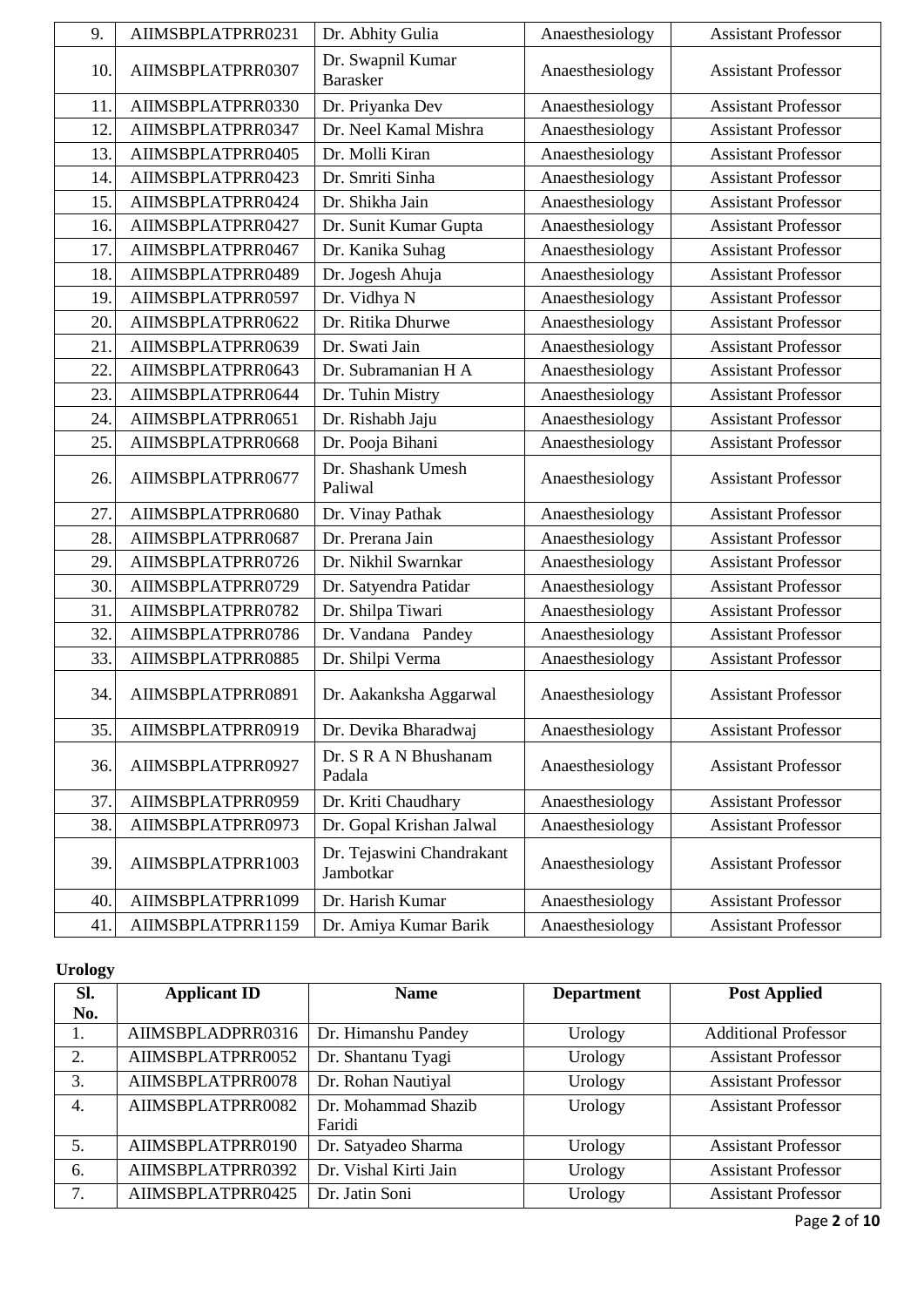| 8.  | AIIMSBPLATPRR0503 | Dr. Vivek Sharma   | Urology | <b>Assistant Professor</b> |
|-----|-------------------|--------------------|---------|----------------------------|
| 9.  | AIIMSBPLATPRR0529 | Dr. Ketan Mehra    | Urology | <b>Assistant Professor</b> |
| 10. | AIIMSBPLATPRR0807 | Dr. Sumit Gahlawat | Urology | <b>Assistant Professor</b> |
| 11. | AIIMSBPLATPRR1041 | Dr. Sarika Pandya  | Urology | <b>Assistant Professor</b> |
| 12. | AIIMSBPLATPRR1057 | Dr. Avneet Gupta   | Urology | <b>Assistant Professor</b> |
| 13. | AIIMSBPLATPRR1068 | Dr. Kumar Madhavan | Urology | <b>Assistant Professor</b> |
| 14. | AIIMSBPLATPRR1088 | Dr. Aman Agarwal   | Urology | <b>Assistant Professor</b> |
| 15. | AIIMSBPLATPRR1113 | Dr. Naveen Kumar   | Urology | <b>Assistant Professor</b> |

### **Cardiothoracic Surgery (CTVS)**

| SI. | <b>Applicant ID</b> | <b>Name</b>                        | <b>Department</b>               | <b>Post Applied</b>         |
|-----|---------------------|------------------------------------|---------------------------------|-----------------------------|
| No. |                     |                                    |                                 |                             |
| 1.  | AIIMSBPLPROFRR0291  | Dr. Vineet Mahajan                 | Cardiothoracic<br>Surgery(CTVS) | Professor                   |
| 2.  | AIIMSBPLPROFRR0395  | Dr. Yogesh Kumar Niwariya          | Cardiothoracic<br>Surgery(CTVS) | Professor                   |
| 3.  | AIIMSBPLADPRR0236   | Dr. Arun Kumar Haridas             | Cardiothoracic<br>Surgery(CTVS) | <b>Additional Professor</b> |
| 4.  | AIIMSBPLADPRR0242   | Dr. Vineet Mahajan                 | Cardiothoracic<br>Surgery(CTVS) | <b>Additional Professor</b> |
| 5.  | AIIMSBPLADPRR0287   | Dr. Yogesh Kumar Niwariya          | Cardiothoracic<br>Surgery(CTVS) | <b>Additional Professor</b> |
| 6.  | AIIMSBPLADPRR0304   | Dr. Satyapriya Mohanty             | Cardiothoracic<br>Surgery(CTVS) | <b>Additional Professor</b> |
| 7.  | AIIMSBPLATPRR0048   | Dr. Piyush Gupta                   | Cardiothoracic<br>Surgery(CTVS) | <b>Assistant Professor</b>  |
| 8.  | AIIMSBPLATPRR0251   | Dr. Rahul Sharma                   | Cardiothoracic<br>Surgery(CTVS) | <b>Assistant Professor</b>  |
| 9.  | AIIMSBPLATPRR0290   | Dr. Surendra Singh Yadav           | Cardiothoracic<br>Surgery(CTVS) | <b>Assistant Professor</b>  |
| 10. | AIIMSBPLATPRR0312   | Dr. Surendra Singh Yadav           | Cardiothoracic<br>Surgery(CTVS) | <b>Assistant Professor</b>  |
| 11. | AIIMSBPLATPRR0422   | Dr. Rajat Kalra                    | Cardiothoracic<br>Surgery(CTVS) | <b>Assistant Professor</b>  |
| 12. | AIIMSBPLATPRR0547   | Dr. Karthik P                      | Cardiothoracic<br>Surgery(CTVS) | <b>Assistant Professor</b>  |
| 13. | AIIMSBPLATPRR0552   | Dr. Ajaykumar Raghunath<br>Pandey  | Cardiothoracic<br>Surgery(CTVS) | <b>Assistant Professor</b>  |
| 14. | AIIMSBPLATPRR0559   | Dr. Sumit Pratap Singh             | Cardiothoracic<br>Surgery(CTVS) | <b>Assistant Professor</b>  |
| 15. | AIIMSBPLATPRR0642   | Dr. Imran Khan Mansoori            | Cardiothoracic<br>Surgery(CTVS) | <b>Assistant Professor</b>  |
| 16. | AIIMSBPLATPRR0652   | Dr. Kishan Magatapalli             | Cardiothoracic<br>Surgery(CTVS) | <b>Assistant Professor</b>  |
| 17. | AIIMSBPLATPRR0724   | Dr. Pramesh Jain                   | Cardiothoracic<br>Surgery(CTVS) | <b>Assistant Professor</b>  |
| 18. | AIIMSBPLATPRR0799   | Dr. Arun Kumar A                   | Cardiothoracic<br>Surgery(CTVS) | <b>Assistant Professor</b>  |
| 19. | AIIMSBPLATPRR0829   | Dr. Baria Kinnaresh<br>Ashwinkumar | Cardiothoracic<br>Surgery(CTVS) | <b>Assistant Professor</b>  |
| 20. | AIIMSBPLATPRR0862   | Dr. Vivek Vishwas Mundale          | Cardiothoracic<br>Surgery(CTVS) | <b>Assistant Professor</b>  |
| 21. | AIIMSBPLATPRR1111   | Dr. Manoj Kumar                    | Cardiothoracic<br>Surgery(CTVS) | <b>Assistant Professor</b>  |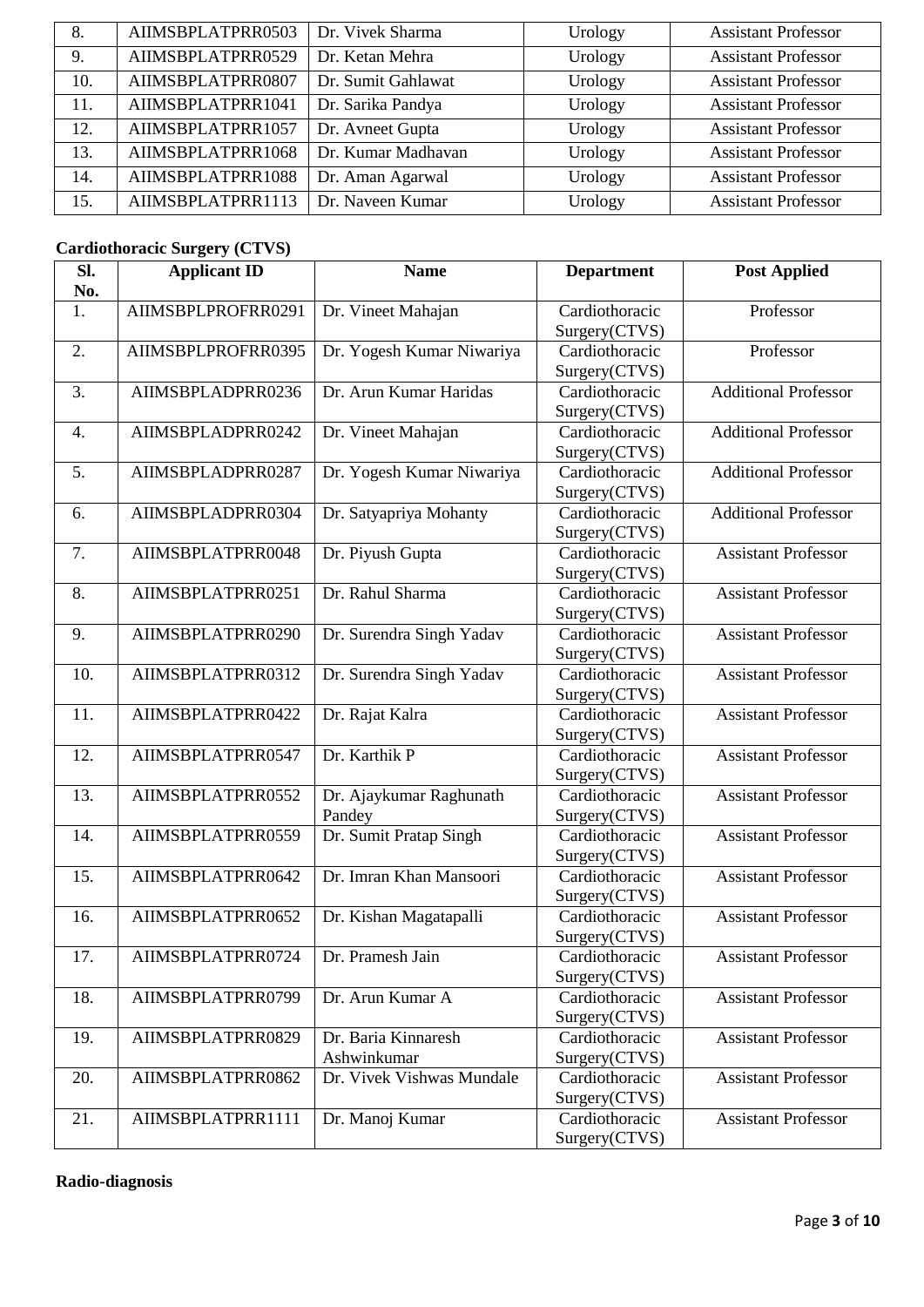| SI.              | <b>Applicant ID</b> | <b>Name</b>               | <b>Department</b> | <b>Post Applied</b>        |
|------------------|---------------------|---------------------------|-------------------|----------------------------|
| No.              |                     |                           |                   |                            |
| 1.               | AIIMSBPLASPRR0435   | Dr. Neeraj Jain           | Radio-diagnosis   | <b>Associate Professor</b> |
| 2.               | AIIMSBPLASPRR0467   | Dr. Manish Kumar          | Radio-diagnosis   | <b>Associate Professor</b> |
| 3.               | AIIMSBPLASPRR0469   | Dr. Garjesh Singh Rai     | Radio-diagnosis   | <b>Associate Professor</b> |
| $\overline{4}$ . | AIIMSBPLASPRR0472   | Dr. Aman Kumar            | Radio-diagnosis   | <b>Associate Professor</b> |
| 5.               | AIIMSBPLASPRR0530   | Dr. Poornima Maravi       | Radio-diagnosis   | <b>Associate Professor</b> |
| 6.               | AIIMSBPLATPRR0044   | Dr. Nilesh Gupta          | Radio-diagnosis   | <b>Assistant Professor</b> |
| 7.               | AIIMSBPLATPRR0071   | Dr. Monika Puranik        | Radio-diagnosis   | <b>Assistant Professor</b> |
| 8.               | AIIMSBPLATPRR0444   | Dr. Jitendra Sharma       | Radio-diagnosis   | <b>Assistant Professor</b> |
| 9.               | AIIMSBPLATPRR0575   | Dr. Reshu Sharma          | Radio-diagnosis   | <b>Assistant Professor</b> |
| 10.              | AIIMSBPLATPRR0630   | Dr. Swapnil Puranik       | Radio-diagnosis   | <b>Assistant Professor</b> |
| 11.              | AIIMSBPLATPRR0691   | Dr. Ankur Patel           | Radio-diagnosis   | <b>Assistant Professor</b> |
| 12.              | AIIMSBPLATPRR0783   | Dr. Radheshyam Meena      | Radio-diagnosis   | <b>Assistant Professor</b> |
| 13.              | AIIMSBPLATPRR0785   | Dr. Aparna Juneja         | Radio-diagnosis   | <b>Assistant Professor</b> |
| 14.              | AIIMSBPLATPRR0846   | Dr. Abhinav Chander       | Radio-diagnosis   | <b>Assistant Professor</b> |
|                  |                     | <b>Bhagat</b>             |                   |                            |
| 15.              | AIIMSBPLATPRR0960   | Dr. Prateek Sihag         | Radio-diagnosis   | <b>Assistant Professor</b> |
| 16.              | AIIMSBPLATPRR0962   | Dr. Shamick Biswas        | Radio-diagnosis   | <b>Assistant Professor</b> |
| 17.              | AIIMSBPLATPRR1061   | Dr. Jyoti Choudhary       | Radio-diagnosis   | <b>Assistant Professor</b> |
| 18.              | AIIMSBPLATPRR1072   | Dr. Manoher Singh Rathore | Radio-diagnosis   | <b>Assistant Professor</b> |
|                  |                     |                           |                   |                            |

# **Physical Medicine & Rehabilitation**

| Sl. | <b>Applicant ID</b> | <b>Name</b>                   | <b>Department</b>                            | <b>Post Applied</b>        |
|-----|---------------------|-------------------------------|----------------------------------------------|----------------------------|
| No. |                     |                               |                                              |                            |
| 1.  | AIIMSBPLASPRR0378   | Dr. Chethan C                 | Physical Medicine<br>& Rehabilitation        | <b>Associate Professor</b> |
| 2.  | AIIMSBPLATPRR0618   | Dr. Swapnil Sonune            | <b>Physical Medicine</b><br>& Rehabilitation | <b>Assistant Professor</b> |
| 3.  | AIIMSBPLATPRR0132   | Dr. Dhole Sandip<br>Rameshrao | Physical Medicine<br>& Rehabilitation        | <b>Assistant Professor</b> |
| 4.  | AIIMSBPLATPRR0103   | Dr. Sandeep Kumar Gupt        | Physical Medicine<br>& Rehabilitation        | <b>Assistant Professor</b> |
| 5.  | AIIMSBPLATPRR0305   | Dr. Mahesh Kumar Talele       | Physical Medicine<br>& Rehabilitation        | <b>Assistant Professor</b> |
| 6.  | AIIMSBPLATPRR0704   | Dr. Puri Vithal Prakash       | Physical Medicine<br>& Rehabilitation        | <b>Assistant Professor</b> |
| 7.  | AIIMSBPLATPRR0935   | Dr. Arun Kumar<br>Choudhary   | <b>Physical Medicine</b><br>& Rehabilitation | <b>Assistant Professor</b> |

## **Psychiatry**

| SI. | <b>Applicant ID</b> | <b>Name</b>          | <b>Department</b> | <b>Post Applied</b>        |
|-----|---------------------|----------------------|-------------------|----------------------------|
| No. |                     |                      |                   |                            |
| 1.  | AIIMSBPLATPRR0216   | Dr. Ramdas Ransing   | Psychiatry        | <b>Assistant Professor</b> |
| 2.  | AIIMSBPLATPRR0280   | Dr. Naresh Solanki   | Psychiatry        | <b>Assistant Professor</b> |
| 3.  | AIIMSBPLATPRR0295   | Dr. Namita           | Psychiatry        | <b>Assistant Professor</b> |
| 4.  | AIIMSBPLATPRR0300   | Dr. Tamonud Modak    | Psychiatry        | <b>Assistant Professor</b> |
| 5.  | AIIMSBPLATPRR0376   | Dr. Shivali Aggarwal | Psychiatry        | <b>Assistant Professor</b> |
| 6.  | AIIMSBPLATPRR0385   | Dr. Kumari Rina      | Psychiatry        | <b>Assistant Professor</b> |
|     | AIIMSBPLATPRR0409   | Dr. Vijay Niranjan   | Psychiatry        | <b>Assistant Professor</b> |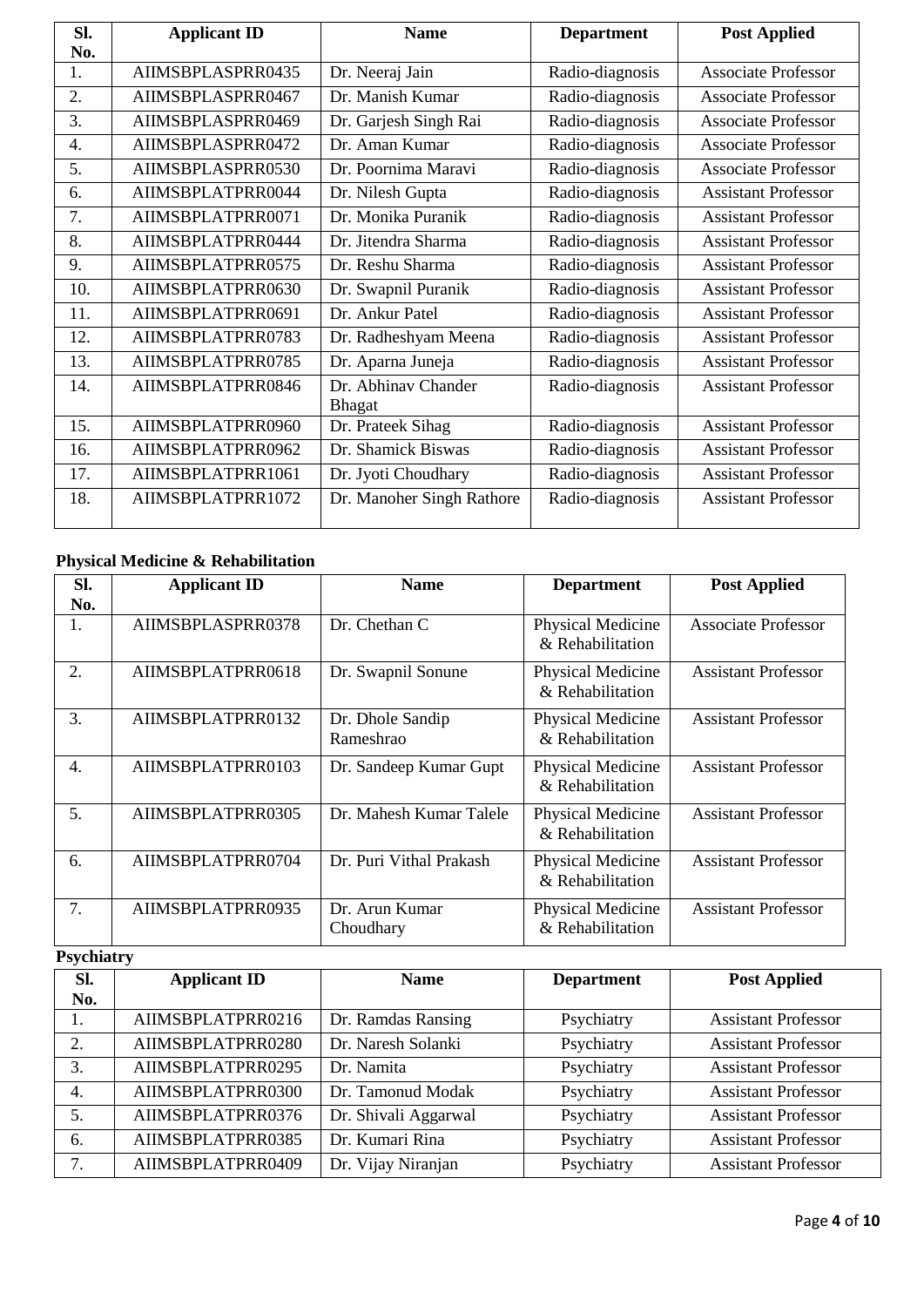| 8.  | AIIMSBPLATPRR0473 | Dr. Venkata Lakshmi   | Psychiatry | <b>Assistant Professor</b> |
|-----|-------------------|-----------------------|------------|----------------------------|
|     |                   | Narasimha             |            |                            |
| 9.  | AIIMSBPLATPRR0474 | Dr. Roshan Fakirchand | Psychiatry | <b>Assistant Professor</b> |
|     |                   | Sutar                 |            |                            |
| 10. | AIIMSBPLATPRR0524 | Dr. Santanu Nath      | Psychiatry | <b>Assistant Professor</b> |
| 11. | AIIMSBPLATPRR0684 | Dr. Snehil Gupta      | Psychiatry | <b>Assistant Professor</b> |
| 12. | AIIMSBPLATPRR0727 | Dr. Vijay Kumar Saini | Psychiatry | <b>Assistant Professor</b> |
| 13. | AIIMSBPLATPRR0731 | Dr. Avinash Shukla    | Psychiatry | <b>Assistant Professor</b> |
| 14. | AIIMSBPLATPRR0736 | Dr. Sharad Philip     | Psychiatry | <b>Assistant Professor</b> |
| 15. | AIIMSBPLATPRR0774 | Dr. Ashish Pakhre     | Psychiatry | <b>Assistant Professor</b> |
| 16. | AIIMSBPLATPRR1026 | Dr. Udit Kumar Panda  | Psychiatry | <b>Assistant Professor</b> |

### **Translation Medicine Centre (Post-Associate Professor)**

| SI.<br>No.       | <b>Applicant ID</b> | <b>Name</b>                       | <b>Department</b>                       | <b>Post Applied</b>        |
|------------------|---------------------|-----------------------------------|-----------------------------------------|----------------------------|
| 1.               | AIIMSBPLASPRR0357   | Dr. Anirudh Kumar Singh           | Translational<br><b>Medicine Centre</b> | <b>Associate Professor</b> |
| 2.               | AIIMSBPLASPRR0362   | Dr. Megha Katare Pandey           | Translational<br>Medicine Centre        | <b>Associate Professor</b> |
| 3.               | AIIMSBPLASPRR0365   | Dr. Amit Kumar Pandey             | Translational<br>Medicine Centre        | <b>Associate Professor</b> |
| $\overline{4}$ . | AIIMSBPLASPRR0374   | Dr. Sarika Tiwari                 | Translational<br>Medicine Centre        | Associate Professor        |
| 5.               | AIIMSBPLASPRR0386   | Dr. Sushmita Das                  | Translational<br>Medicine Centre        | <b>Associate Professor</b> |
| 6.               | AIIMSBPLASPRR0401   | Dr. Narendra Maddu                | Translational<br>Medicine Centre        | <b>Associate Professor</b> |
| 7.               | AIIMSBPLASPRR0402   | Dr. Nawneet Kumar<br>Kurrey       | Translational<br><b>Medicine Centre</b> | <b>Associate Professor</b> |
| 8.               | AIIMSBPLASPRR0403   | Dr. Amit Agarwal                  | Translational<br><b>Medicine Centre</b> | <b>Associate Professor</b> |
| 9.               | AIIMSBPLASPRR0414   | Dr. Anand Srivastava              | Translational<br><b>Medicine Centre</b> | <b>Associate Professor</b> |
| 10.              | AIIMSBPLASPRR0418   | Dr. Santosh Kumar                 | Translational<br><b>Medicine Centre</b> | <b>Associate Professor</b> |
| 11.              | AIIMSBPLASPRR0421   | Dr. Syed Tasleem Raza             | Translational<br>Medicine Centre        | <b>Associate Professor</b> |
| 12.              | AIIMSBPLASPRR0429   | Dr. Atul Kumar Pateriya           | Translational<br><b>Medicine Centre</b> | <b>Associate Professor</b> |
| 13.              | AIIMSBPLASPRR0431   | Dr. Jayakanthan K                 | Translational<br>Medicine Centre        | <b>Associate Professor</b> |
| 14.              | AIIMSBPLASPRR0438   | Dr. Naresh Singh Redhu            | Translational<br>Medicine Centre        | <b>Associate Professor</b> |
| 15.              | AIIMSBPLASPRR0439   | Dr. Saif Hameed                   | Translational<br>Medicine Centre        | <b>Associate Professor</b> |
| 16.              | AIIMSBPLASPRR0445   | Dr. Niyaz Ahmad Naykoo            | Translational<br>Medicine Centre        | <b>Associate Professor</b> |
| 17.              | AIIMSBPLASPRR0446   | Dr. Zeeshan Fatima                | Translational<br>Medicine Centre        | <b>Associate Professor</b> |
| 18.              | AIIMSBPLASPRR0455   | Dr. Rekha Khandia                 | Translational<br><b>Medicine Centre</b> | <b>Associate Professor</b> |
| 19.              | AIIMSBPLASPRR0459   | Dr. Ravindra Vitthalrao<br>Taware | Translational<br><b>Medicine Centre</b> | <b>Associate Professor</b> |
| 20.              | AIIMSBPLASPRR0461   | Dr. Atindra Kumar Pandey          | Translational<br>Medicine Centre        | <b>Associate Professor</b> |
| 21.              | AIIMSBPLASPRR0463   | Dr. Vinod Kumar                   | Translational<br>Medicine Centre        | <b>Associate Professor</b> |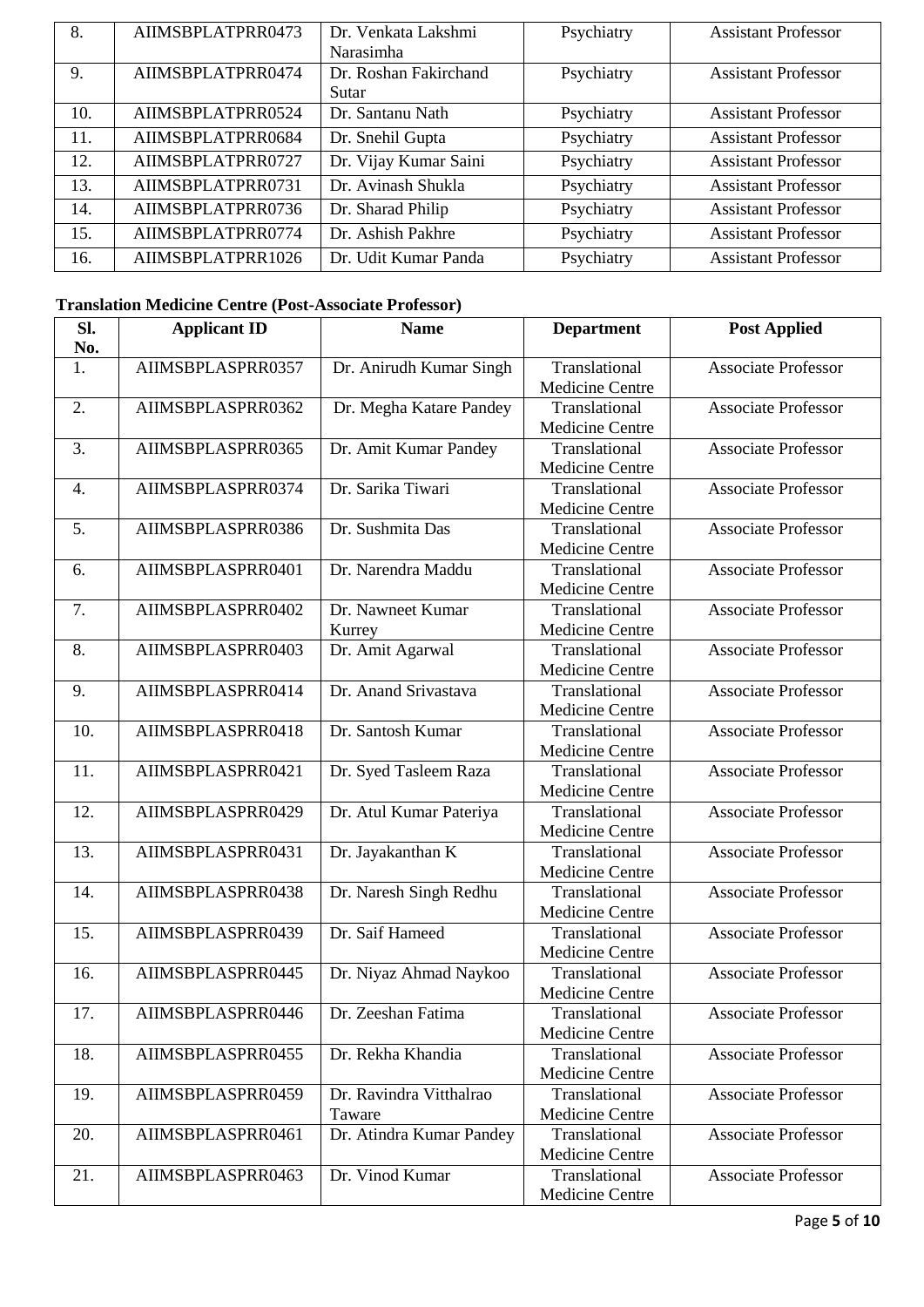| 22. | AIIMSBPLASPRR0465 | Dr. Umakant Sharma      | Translational          | <b>Associate Professor</b> |
|-----|-------------------|-------------------------|------------------------|----------------------------|
|     |                   |                         | Medicine Centre        |                            |
| 23. | AIIMSBPLASPRR0470 | Dr. Murali M            | Translational          | <b>Associate Professor</b> |
|     |                   |                         | Medicine Centre        |                            |
| 24. | AIIMSBPLASPRR0471 | Dr. Santosh Kumar       | Translational          | <b>Associate Professor</b> |
|     |                   |                         | <b>Medicine Centre</b> |                            |
| 25. | AIIMSBPLASPRR0473 | Dr. Venketesh           | Translational          | <b>Associate Professor</b> |
|     |                   | Sivaramakrishnan        | <b>Medicine Centre</b> |                            |
| 26. | AIIMSBPLASPRR0476 | Dr. Sanjay Kumar        | Translational          | <b>Associate Professor</b> |
|     |                   |                         | Medicine Centre        |                            |
| 27. | AIIMSBPLASPRR0478 | Dr. Vikas Kumar Verma   | Translational          | <b>Associate Professor</b> |
|     |                   |                         | <b>Medicine Centre</b> |                            |
| 28. | AIIMSBPLASPRR0480 | Dr. Inderjeet Kaur      | Translational          | <b>Associate Professor</b> |
|     |                   |                         | <b>Medicine Centre</b> |                            |
| 29. | AIIMSBPLASPRR0481 | Dr. Rajesh Kumar Mondal | Translational          | <b>Associate Professor</b> |
|     |                   |                         | Medicine Centre        |                            |
| 30. | AIIMSBPLASPRR0487 | Dr. Ahmad Raza Khan     | Translational          | <b>Associate Professor</b> |
|     |                   |                         | Medicine Centre        |                            |
| 31. | AIIMSBPLASPRR0511 | Dr. Sanjeev Kumar       | Translational          | <b>Associate Professor</b> |
|     |                   | Tripathi                | <b>Medicine Centre</b> |                            |
| 32. | AIIMSBPLASPRR0519 | Dr. Neha Arya           | Translational          | <b>Associate Professor</b> |
|     |                   |                         | Medicine Centre        |                            |
| 33. | AIIMSBPLASPRR0520 | Dr. Krishna Beer Singh  | Translational          | <b>Associate Professor</b> |
|     |                   |                         | Medicine Centre        |                            |
| 34. | AIIMSBPLASPRR0528 | Dr. Tej Pratap Singh    | Translational          | <b>Associate Professor</b> |
|     |                   |                         | <b>Medicine Centre</b> |                            |
| 35. | AIIMSBPLASPRR0537 | Dr. Hemendra Singh      | Translational          | <b>Associate Professor</b> |
|     |                   | Chouhan                 | Medicine Centre        |                            |
| 36. | AIIMSBPLASPRR0538 | Dr. Nandita Saxena      | Translational          | Associate Professor        |
|     |                   |                         | Medicine Centre        |                            |
| 37. | AIIMSBPLASPRR0544 | Dr. Rajesh Kumar        | Translational          | <b>Associate Professor</b> |
|     |                   |                         | Medicine Centre        |                            |
| 38. | AIIMSBPLASPRR0546 | Dr. Sujeet Kumar        | Translational          | <b>Associate Professor</b> |
|     |                   |                         | Medicine Centre        |                            |
| 39. | AIIMSBPLASPRR0547 | Dr. Rohit Saluja        | Translational          | Associate Professor        |
|     |                   |                         | Medicine Centre        |                            |
| 40. | AIIMSBPLASPRR0557 | Dr. Arvind Kumar        | Translational          | <b>Associate Professor</b> |
|     |                   |                         | <b>Medicine Centre</b> |                            |
| 41. | AIIMSBPLASPRR0559 | Dr. Asht M Mishra       | Translational          | <b>Associate Professor</b> |
|     |                   |                         | Medicine Centre        |                            |
| 42. | AIIMSBPLASPRR0564 | Dr. Tripti Shrivastava  | Translational          | <b>Associate Professor</b> |
|     |                   |                         | <b>Medicine Centre</b> |                            |
| 43. | AIIMSBPLASPRR0567 | Dr. Malaya Kumar Sahoo  | Translational          | <b>Associate Professor</b> |
|     |                   |                         | <b>Medicine Centre</b> |                            |
| 44. | AIIMSBPLASPRR0571 | Dr. Ram Kumar Nema      | Translational          | <b>Associate Professor</b> |
|     |                   |                         | Medicine Centre        |                            |
| 45. | AIIMSBPLASPRR0572 | Dr. Sanjay Mendiratta   | Translational          | <b>Associate Professor</b> |
|     |                   |                         | Medicine Centre        |                            |
| 46. | AIIMSBPLASPRR0574 | Dr. Satish Kumar Pandey | Translational          | <b>Associate Professor</b> |
|     |                   |                         | Medicine Centre        |                            |
| 47. | AIIMSBPLASPRR0576 | Dr. Yogendra Raj Singh  | Translational          | <b>Associate Professor</b> |
|     |                   |                         | Medicine Centre        |                            |
| 48. | AIIMSBPLASPRR0577 | Dr. Tarun Kumar Sharma  | Translational          | <b>Associate Professor</b> |
|     |                   |                         | Medicine Centre        |                            |
| 49. | AIIMSBPLASPRR0580 | Dr. Nirmal J            | Translational          | <b>Associate Professor</b> |
|     |                   |                         | <b>Medicine Centre</b> |                            |
| 50. | AIIMSBPLASPRR0589 | Dr. Vivek Dixit         | Translational          | <b>Associate Professor</b> |
|     |                   |                         | Medicine Centre        |                            |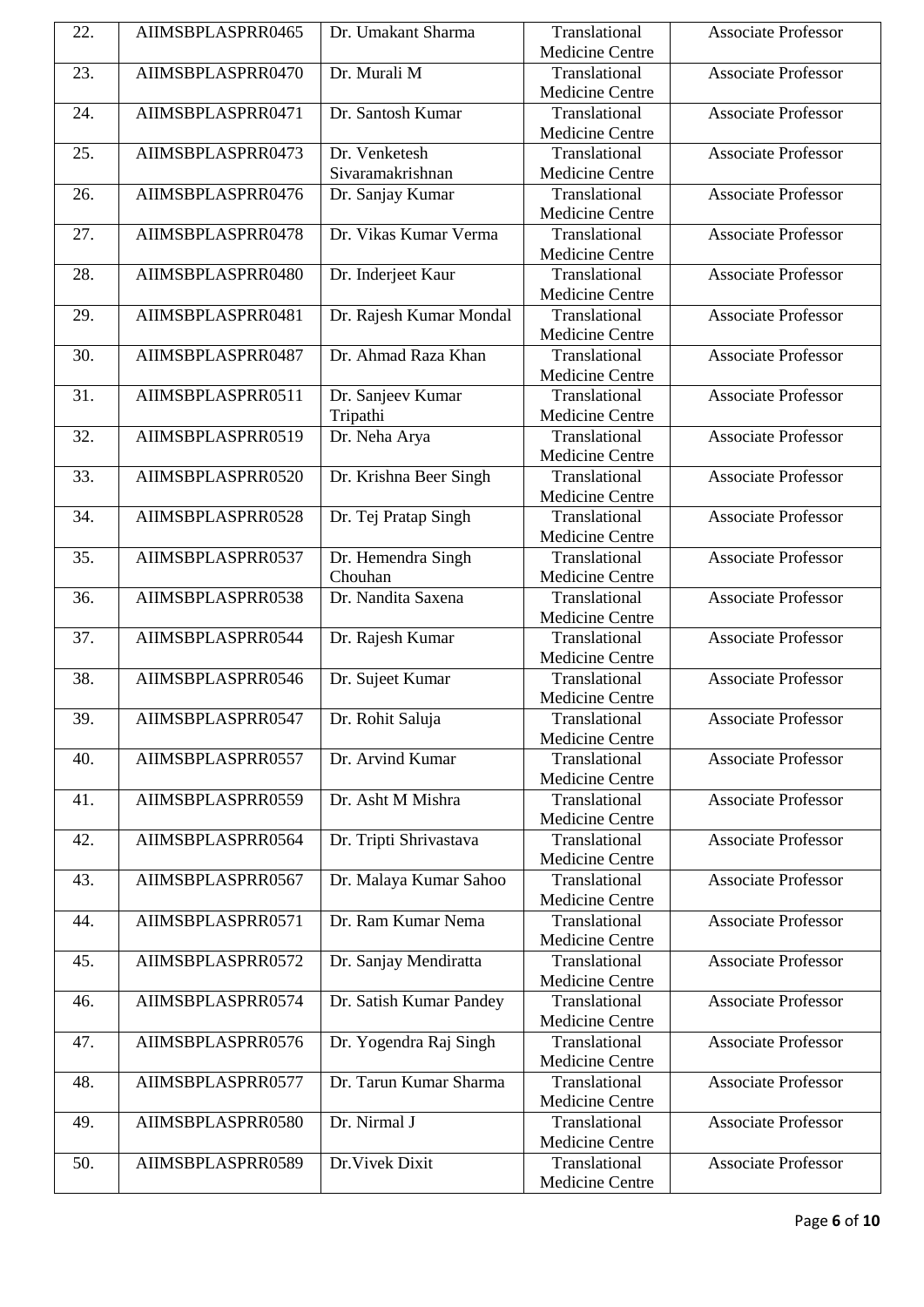|    | AIIMSBPLASPRR0591 | Dr.Manoj Kumar Tembhre | <b>Translational</b> | Associate Professor        |
|----|-------------------|------------------------|----------------------|----------------------------|
|    |                   |                        | Medicine Centre      |                            |
| 50 | AIIMSBPLASPRR0593 | Dr. Asgar Ali          | <b>Translational</b> | <b>Associate Professor</b> |
|    |                   |                        | Medicine Centre      |                            |

#### **Translation Medicine Centre (Post-Assistant Professor)**

| SI.<br>No. | <b>Applicant ID</b> | <b>Name</b>                     | <b>Department</b>                       | <b>Post Applied</b>        |
|------------|---------------------|---------------------------------|-----------------------------------------|----------------------------|
| 1.         | AIIMSBPLATPRR0042   | Dr. Amit Singh                  | Translational<br><b>Medicine Centre</b> | <b>Assistant Professor</b> |
| 2.         | AIIMSBPLATPRR0096   | Dr. Anirban Kundu               | Translational<br><b>Medicine Centre</b> | <b>Assistant Professor</b> |
| 3.         | AIIMSBPLATPRR0122   | Dr. Satish Kumar Pandey         | Translational<br>Medicine Centre        | <b>Assistant Professor</b> |
| 4.         | AIIMSBPLATPRR0127   | Dr. Subash Chandra<br>Sonkar    | Translational<br><b>Medicine Centre</b> | <b>Assistant Professor</b> |
| 5.         | AIIMSBPLATPRR0138   | Dr. Rekha Khandia               | Translational<br><b>Medicine Centre</b> | <b>Assistant Professor</b> |
| 6.         | AIIMSBPLATPRR0142   | Dr. Vikas Yadav                 | Translational<br>Medicine Centre        | <b>Assistant Professor</b> |
| 7.         | AIIMSBPLATPRR0151   | Dr. Shivakant                   | Translational<br><b>Medicine Centre</b> | <b>Assistant Professor</b> |
| 8.         | AIIMSBPLATPRR0154   | Dr. Piyoosh Kumar Babele        | Translational<br><b>Medicine Centre</b> | <b>Assistant Professor</b> |
| 9.         | AIIMSBPLATPRR0200   | Dr. Anoop Kumar                 | Translational<br><b>Medicine Centre</b> | <b>Assistant Professor</b> |
| 10.        | AIIMSBPLATPRR0207   | Dr. Neha Arya                   | Translational<br><b>Medicine Centre</b> | <b>Assistant Professor</b> |
| 11.        | AIIMSBPLATPRR0244   | Dr. Akhil Varshney              | Translational<br>Medicine Centre        | <b>Assistant Professor</b> |
| 12.        | AIIMSBPLATPRR0262   | Dr. Harjeet Singh Maan          | Translational<br>Medicine Centre        | <b>Assistant Professor</b> |
| 13.        | AIIMSBPLATPRR0169   | Dr. Susmit Kosta                | Translational<br><b>Medicine Centre</b> | <b>Assistant Professor</b> |
| 14.        | AIIMSBPLATPRR0318   | Dr. Jutang Babat Ain<br>Tiewsoh | Translational<br>Medicine Centre        | <b>Assistant Professor</b> |
| 15.        | AIIMSBPLATPRR0321   | Dr. Vinod Kumar                 | Translational<br>Medicine Centre        | <b>Assistant Professor</b> |
| 16.        | AIIMSBPLATPRR0334   | Dr. Amit Agarwal                | Translational<br>Medicine Centre        | <b>Assistant Professor</b> |
| 17.        | AIIMSBPLATPRR0341   | Dr. Divya Gupta                 | Translational<br><b>Medicine Centre</b> | <b>Assistant Professor</b> |
| 18.        | AIIMSBPLATPRR0356   | Dr. Pradeep Kumar               | Translational<br><b>Medicine Centre</b> | <b>Assistant Professor</b> |
| 19.        | AIIMSBPLATPRR0359   | Dr. Arpit Bhargava              | Translational<br><b>Medicine Centre</b> | <b>Assistant Professor</b> |
| 20.        | AIIMSBPLATPRR0389   | Dr. Awanish Mishra              | Translational<br>Medicine Centre        | <b>Assistant Professor</b> |
| 21.        | AIIMSBPLATPRR0412   | Dr. Jitendra Singh              | Translational<br><b>Medicine Centre</b> | <b>Assistant Professor</b> |
| 22.        | AIIMSBPLATPRR0458   | Dr. Prashant Khare              | Translational<br><b>Medicine Centre</b> | <b>Assistant Professor</b> |
| 23.        | AIIMSBPLATPRR0480   | Dr. Rani Singh                  | Translational<br>Medicine Centre        | <b>Assistant Professor</b> |
| 24.        | AIIMSBPLATPRR0481   | Dr. Santosh Kumar               | Translational<br>Medicine Centre        | <b>Assistant Professor</b> |
| 25.        | AIIMSBPLATPRR0497   | Dr. Garima Dubey                | Translational<br>Medicine Centre        | <b>Assistant Professor</b> |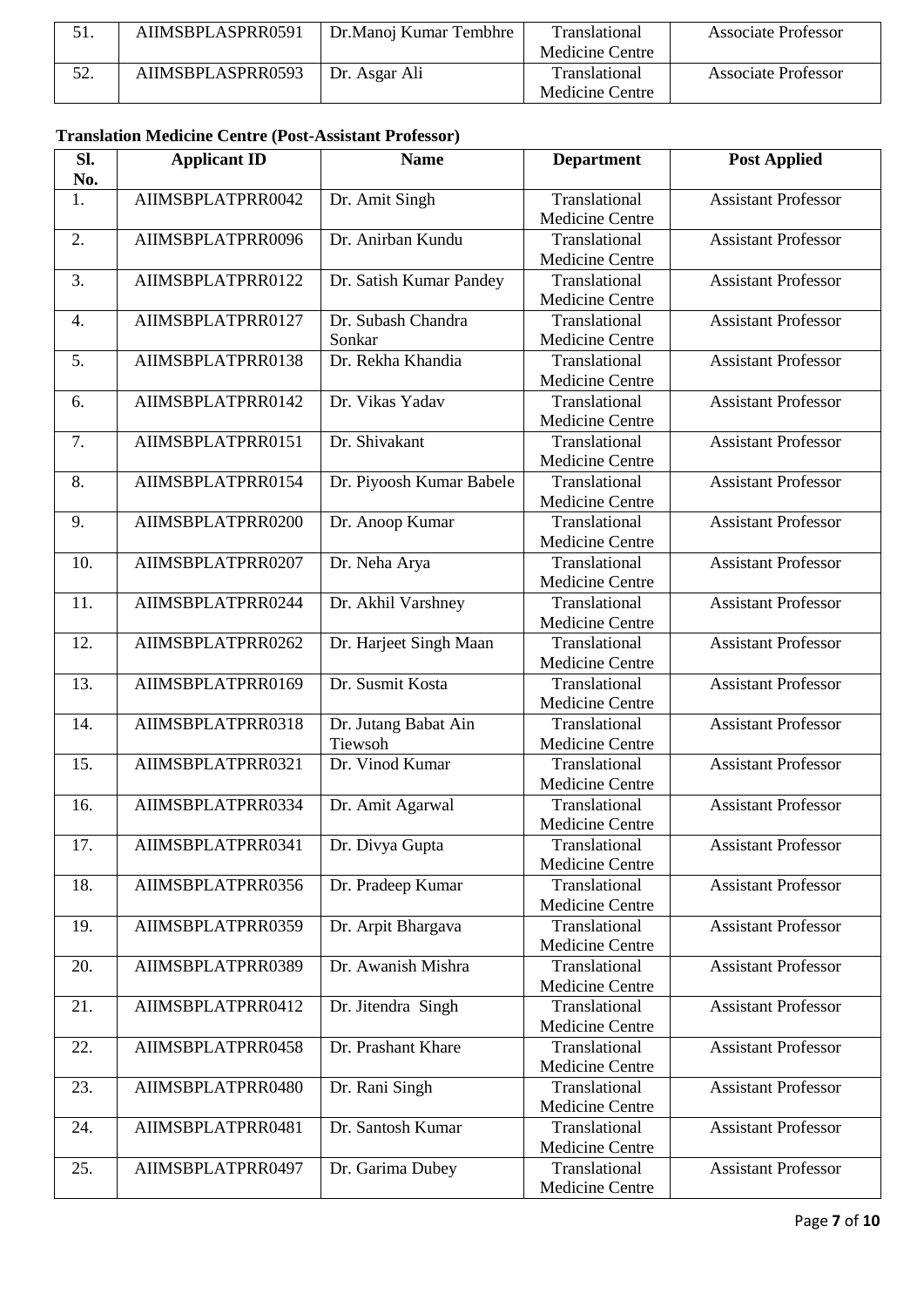| 26. | AIIMSBPLATPRR0514 | Dr. Manish Kumar        | Translational          | <b>Assistant Professor</b> |
|-----|-------------------|-------------------------|------------------------|----------------------------|
|     |                   | Tripathi                | <b>Medicine Centre</b> |                            |
| 27. | AIIMSBPLATPRR0564 | Dr. Vikas Kumar Verma   | Translational          | <b>Assistant Professor</b> |
|     |                   |                         | Medicine Centre        |                            |
| 28. | AIIMSBPLATPRR0599 | Dr. Gaurav Parashar     | Translational          | <b>Assistant Professor</b> |
|     |                   |                         | <b>Medicine Centre</b> |                            |
| 29. | AIIMSBPLATPRR0623 | Dr. Jayakanthan K       | Translational          | <b>Assistant Professor</b> |
|     |                   |                         | <b>Medicine Centre</b> |                            |
| 30. | AIIMSBPLATPRR0631 | Dr. Madhu Nath          | Translational          | <b>Assistant Professor</b> |
|     |                   |                         | Medicine Centre        |                            |
| 31. | AIIMSBPLATPRR0632 | Dr. Ranjana Tripathi    | Translational          | <b>Assistant Professor</b> |
|     |                   |                         | <b>Medicine Centre</b> |                            |
| 32. | AIIMSBPLATPRR0670 | Dr. Vinod Kumar         | Translational          | <b>Assistant Professor</b> |
|     |                   |                         | <b>Medicine Centre</b> |                            |
| 33. | AIIMSBPLATPRR0694 | Dr. Joseph Tharion      | Translational          | <b>Assistant Professor</b> |
|     |                   |                         | Medicine Centre        |                            |
| 34. | AIIMSBPLATPRR0705 | Dr. Indresh Kumar       | Translational          | <b>Assistant Professor</b> |
|     |                   | Maurya                  | <b>Medicine Centre</b> |                            |
| 35. | AIIMSBPLATPRR0709 | Dr. Krishan Kumar       | Translational          | <b>Assistant Professor</b> |
|     |                   |                         | Medicine Centre        |                            |
| 36. | AIIMSBPLATPRR0712 | Dr. Deepak Kumar        | Translational          | <b>Assistant Professor</b> |
|     |                   | Rathore                 | Medicine Centre        |                            |
| 37. | AIIMSBPLATPRR0717 | Dr. Rekha Khandia       | Translational          | <b>Assistant Professor</b> |
|     |                   |                         | <b>Medicine Centre</b> |                            |
| 38. | AIIMSBPLATPRR0746 | Dr. Mohammad Yasir      | Translational          | <b>Assistant Professor</b> |
|     |                   |                         | Medicine Centre        |                            |
| 39. | AIIMSBPLATPRR0747 | Dr. Umakant Sharma      | Translational          | <b>Assistant Professor</b> |
|     |                   |                         | Medicine Centre        |                            |
| 40. | AIIMSBPLATPRR0765 | Dr. Anita Mishra        | Translational          | <b>Assistant Professor</b> |
|     |                   |                         | <b>Medicine Centre</b> |                            |
| 41. | AIIMSBPLATPRR0769 | Dr. Rohit Saluja        | Translational          | <b>Assistant Professor</b> |
|     |                   |                         | Medicine Centre        |                            |
| 42. | AIIMSBPLATPRR0787 | Dr. Chaitenya Verma     | Translational          | <b>Assistant Professor</b> |
|     |                   |                         | Medicine Centre        |                            |
| 43. | AIIMSBPLATPRR0812 | Dr. Akhalesh Kumar      | Translational          | <b>Assistant Professor</b> |
|     |                   |                         | <b>Medicine Centre</b> |                            |
| 44. | AIIMSBPLATPRR0816 | Dr. Radhakrishnan R     | Translational          | <b>Assistant Professor</b> |
|     |                   |                         | Medicine Centre        |                            |
| 45. | AIIMSBPLATPRR0820 | Dr. Anirudh Kumar Singh | Translational          | <b>Assistant Professor</b> |
|     |                   |                         | Medicine Centre        |                            |
| 46. | AIIMSBPLATPRR0828 | Dr. Sanjay Mendiratta   | Translational          | <b>Assistant Professor</b> |
|     |                   |                         | <b>Medicine Centre</b> |                            |
| 47. | AIIMSBPLATPRR0834 | Dr. Hemendra Singh      | Translational          | <b>Assistant Professor</b> |
|     |                   | Chouhan                 | <b>Medicine Centre</b> |                            |
| 48. | AIIMSBPLATPRR0836 | Dr. Shambhavi Pandey    | Translational          | <b>Assistant Professor</b> |
|     |                   |                         | Medicine Centre        |                            |
| 49. | AIIMSBPLATPRR0852 | Dr. Ajay Kumar          | Translational          | <b>Assistant Professor</b> |
|     |                   |                         | <b>Medicine Centre</b> |                            |
| 50. | AIIMSBPLATPRR0854 | Dr. Md Salman Akhtar    | Translational          | <b>Assistant Professor</b> |
|     |                   |                         | Medicine Centre        |                            |
| 51. | AIIMSBPLATPRR0857 | Dr. Vijayakumar Ar      | Translational          | <b>Assistant Professor</b> |
|     |                   |                         | Medicine Centre        |                            |
| 52. | AIIMSBPLATPRR0866 | Dr. Avinash Singh       | Translational          | <b>Assistant Professor</b> |
|     |                   |                         | <b>Medicine Centre</b> |                            |
| 53. | AIIMSBPLATPRR0880 | Dr. Deepak Parashar     | Translational          | <b>Assistant Professor</b> |
|     |                   |                         | Medicine Centre        |                            |
| 54. | AIIMSBPLATPRR0882 | Dr. Sudeep Gautam       | Translational          | <b>Assistant Professor</b> |
|     |                   |                         | Medicine Centre        |                            |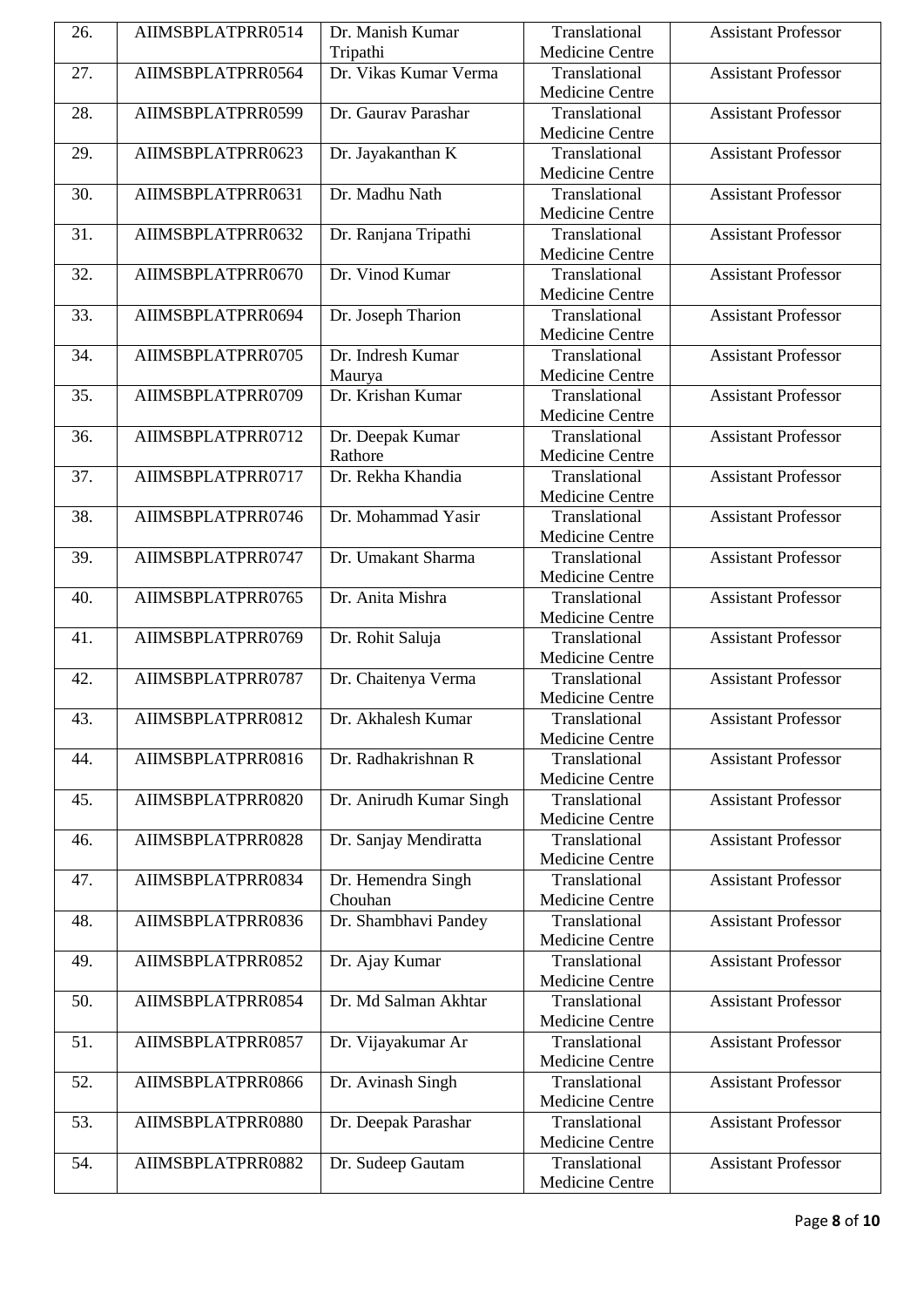| 55. | AIIMSBPLATPRR0890 | Dr. Ankita Agarwal                        | Translational          | <b>Assistant Professor</b> |
|-----|-------------------|-------------------------------------------|------------------------|----------------------------|
|     |                   |                                           | Medicine Centre        |                            |
| 56. | AIIMSBPLATPRR0899 | Dr. Arvind Kumar                          | Translational          | <b>Assistant Professor</b> |
|     |                   |                                           | Medicine Centre        |                            |
| 57. | AIIMSBPLATPRR0908 | Dr. Shubham Goel                          | Translational          | <b>Assistant Professor</b> |
|     |                   |                                           | <b>Medicine Centre</b> |                            |
| 58. | AIIMSBPLATPRR0909 | Dr. Devika Dogra                          | Translational          | <b>Assistant Professor</b> |
|     |                   |                                           | <b>Medicine Centre</b> |                            |
| 59. | AIIMSBPLATPRR0910 | Dr. Subhash Chand                         | Translational          | <b>Assistant Professor</b> |
|     |                   | Prajapati                                 | <b>Medicine Centre</b> |                            |
| 60. | AIIMSBPLATPRR0920 | Dr. Yogesh Bansal                         | Translational          | <b>Assistant Professor</b> |
|     |                   |                                           | <b>Medicine Centre</b> |                            |
| 61. | AIIMSBPLATPRR0921 | Dr. Rajesh Kumar                          | Translational          | <b>Assistant Professor</b> |
|     |                   |                                           | Medicine Centre        |                            |
| 62. | AIIMSBPLATPRR0939 | Dr. Vivek Kumar                           | Translational          | <b>Assistant Professor</b> |
|     |                   | Kashyap                                   | Medicine Centre        |                            |
| 63. | AIIMSBPLATPRR0945 | Dr. Rahul Pandey                          | Translational          | <b>Assistant Professor</b> |
|     |                   |                                           | <b>Medicine Centre</b> |                            |
| 64. | AIIMSBPLATPRR0964 | Dr. Surya Prakash Pandey                  | Translational          | <b>Assistant Professor</b> |
|     |                   |                                           | Medicine Centre        |                            |
| 65. | AIIMSBPLATPRR0982 | Dr. Ram Kumar Nema                        | Translational          | <b>Assistant Professor</b> |
|     |                   |                                           | Medicine Centre        |                            |
| 66. | AIIMSBPLATPRR0985 | Dr. Rajiv Pathak                          | Translational          | <b>Assistant Professor</b> |
|     |                   |                                           | <b>Medicine Centre</b> |                            |
| 67. | AIIMSBPLATPRR0992 | Dr. Sujeet Kumar                          | Translational          | <b>Assistant Professor</b> |
|     |                   |                                           | Medicine Centre        |                            |
| 68. | AIIMSBPLATPRR1002 | Dr. Tripti Shrivastava                    | Translational          | <b>Assistant Professor</b> |
|     |                   |                                           | Medicine Centre        |                            |
| 69. | AIIMSBPLATPRR1023 | Dr.Hemlata                                | Translational          | <b>Assistant Professor</b> |
|     |                   |                                           | Medicine Centre        |                            |
| 70. | AIIMSBPLATPRR1024 | Dr.Mani Kant Choudhary                    | Translational          | <b>Assistant Professor</b> |
|     |                   |                                           | Medicine Centre        |                            |
| 71. | AIIMSBPLATPRR1028 | Dr.Robert Sonowal                         | Translational          | <b>Assistant Professor</b> |
|     |                   |                                           | Medicine Centre        |                            |
| 72. |                   | AIIMSBPLATPRR1039 Dr. Kumardeep Chaudhary | Translational          | <b>Assistant Professor</b> |
|     |                   |                                           | <b>Medicine Centre</b> |                            |
| 73. | AIIMSBPLATPRR1073 | Dr. Tarun Kumar Sharma                    | Translational          | <b>Assistant Professor</b> |
|     |                   |                                           | Medicine Centre        |                            |
| 74. | AIIMSBPLATPRR1084 | Dr. Asgar Ali                             | Translational          | <b>Assistant Professor</b> |
|     |                   |                                           | Medicine Centre        |                            |
| 75. | AIIMSBPLATPRR1090 | Dr. Sunil Kumar Panigrahi                 | Translational          | <b>Assistant Professor</b> |
|     |                   |                                           | Medicine Centre        |                            |
| 76. | AIIMSBPLATPRR1107 | Dr. Chandrabhan Rao                       | Translational          | <b>Assistant Professor</b> |
|     |                   |                                           | Medicine Centre        |                            |
| 77. | AIIMSBPLATPRR1115 | Dr. Manoj Kumar                           | Translational          | <b>Assistant Professor</b> |
|     |                   | Tembhre                                   | Medicine Centre        |                            |
| 78. | AIIMSBPLATPRR1125 | Dr. Ram Rattan                            | Translational          | <b>Assistant Professor</b> |
|     |                   |                                           | Medicine Centre        |                            |
| 79. | AIIMSBPLATPRR1134 | Dr. Syrpailyne Wankhar                    | Translational          | <b>Assistant Professor</b> |
|     |                   |                                           | Medicine Centre        |                            |
| 80. | AIIMSBPLATPRR1136 | Dr. Vivek Dixit                           | Translational          | <b>Assistant Professor</b> |
|     |                   |                                           | Medicine Centre        |                            |
| 81. | AIIMSBPLATPRR1137 | Dr. Manoj Kumar                           | Translational          | <b>Assistant Professor</b> |
|     |                   | Tembhre                                   | <b>Medicine Centre</b> |                            |
| 82. | AIIMSBPLATPRR1157 | Dr. Ranu Tripathi                         | Translational          | <b>Assistant Professor</b> |
|     |                   |                                           | Medicine Centre        |                            |